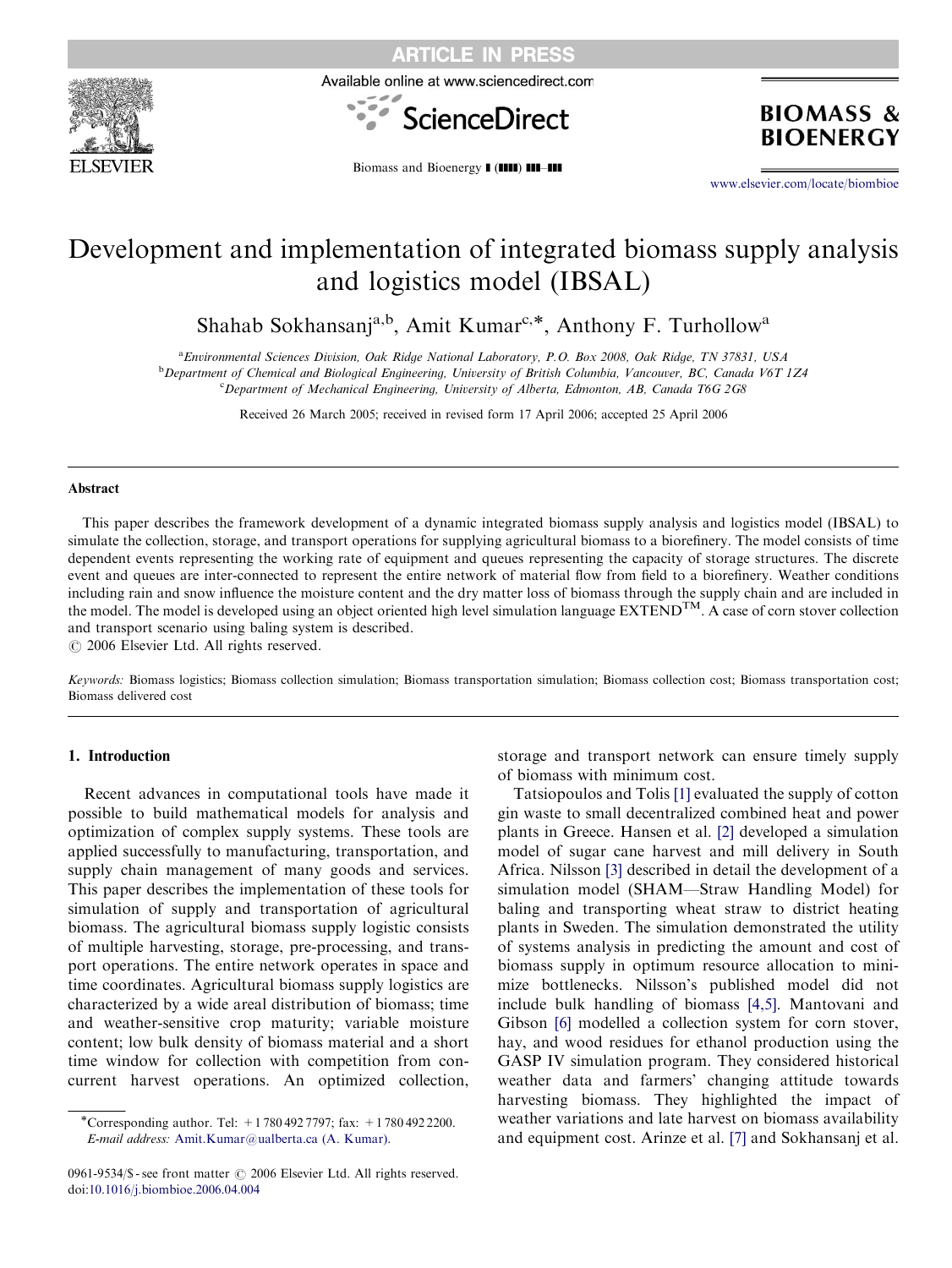- A area of the field processed (ha)
- $DML_b$  maximum bale dry matter loss (decimal fraction mass basis)
- DML<sup>f</sup> maximum harvest dry matter loss (decimal fraction mass basis)
- DML<sup>s</sup> maximum storage (silage) dry matter loss (decimal fraction mass basis)
- $DML_t$  time dependent dry matter loss (decimal fraction mass basis)
- $DML_{\text{max}}$  maximum dry matter loss (decimal fraction mass basis)

 $E_f$  efficiency of field equipment (decimal fraction)

- $E_p$  evaporation rate (mm day<sup>-1</sup>)
- $\overrightarrow{E}_t$  efficiency of transport equipment (decimal fraction)
- $E_w$  efficiency of service equipment (decimal fraction)<br> $F$  fraction of the land harvested (decimal fraction)
- fraction of the land harvested (decimal fraction)
- $F_c$  fuel and lubricating cost (\$ h<sup>-1</sup>)
- $H$  hour of machine usage (h)
- $i$  annual interest rate (decimal fraction)
- $K$  fill factor (decimal fraction)
- $k$  fraction of capital for annual taxes, warehouse for equipment (decimal fraction)
- $L_c$  hourly labour cost (\$ h<sup>-1</sup>)
- $M_e$  equilibrium moisture content (decimal fraction dry mass)
- $M<sub>i</sub>$  internal moisture content (decimal fraction dry mass)
- $M_{in}$  initial moisture content (decimal fraction dry mass)
- $M<sub>s</sub>$  moisture content of stalks (decimal fraction dry mass)
- $M_x$  external moisture content (decimal fraction dry mass)

| $M_{\rm w}$      | moisture content of biomass (decimal fraction   |
|------------------|-------------------------------------------------|
|                  | wet mass)                                       |
| n                | expected life of equipment of building (year)   |
| Pe               | precipitation (mm day <sup>-1</sup> )           |
| $\boldsymbol{P}$ | purchase price of the equipment (\$)            |
| $P_{\rm s}$      | saturated pressure of air vapour mixture (Pa)   |
| $P_{\rm v}$      | vapour pressure of air vapour mixture (Pa)      |
| q                | mass of product processed $(Mgh^{-1})$          |
| rh               | relative humidity (decimal fraction)            |
| $\boldsymbol{R}$ | annualized capital cost $(\text{\$ year}^{-1})$ |
| $\boldsymbol{S}$ | salvage value (\$)                              |
| $\boldsymbol{S}$ | forward speed of equipment $(km h^{-1})$        |
| $\mathfrak{t}$   | time (min, hour, day)                           |
| T                | temperature $(^{\circ}C)$                       |
| $t_{\rm m}$      | preparation time (min)                          |
| $t_{tr}$         | transport time (min, hour, day)                 |
| $t_{haul}$       | haul time (min, hour, day)                      |
| $t_{return}$     | return time (min, hour, day)                    |
| $t_{ld}$         | load time (min, hour, day)                      |
| $t_{uld}$        | unload time (min, hour, day)                    |
| $\boldsymbol{u}$ | air velocity ( $\text{km} \, \text{day}^{-1}$ ) |
| V                | volume of container $(m^3)$                     |
| $V_{\rm c}$      | variable cost $(\text{S year}^{-1})$            |
| w                | effective working width of equipment (m)        |
| $W_{\rm h}$      | bulk mass of moist biomass (Mg)                 |
| $W_{t}$          | bulk mass in transport (wet $Mgh^{-1}$ )        |
| $W_{\rm b}$      | bulk mass (wet Mg)                              |
| $\chi$           | day number (integer)                            |
| Y                | yield $(Mg ha^{-1})$                            |
|                  |                                                 |
| Greek            |                                                 |

```
\rho_b bulk density of moist biomass (wet kg m<sup>-3</sup>)
\rho_d bulk density of dry biomass (kg m<sup>-3</sup>)
\rho_w density of water (kg m<sup>-3</sup>)
```
[\[8\]](#page-9-0) modelled the changes in quality of potash fertilizer and alfalfa cubes, respectively, during storage and transport. The models considered weather data on timeliness of transport operations for these products but did not consider the entire supply chain.

Biomass Technology Group (BTG) [\[9\]](#page-9-0) recommended a system analysis approach for reducing the costs, energy flow, and emissions of biomass operations. Berruto and Maier [\[10\]](#page-9-0) and Berruto et al. [\[11\]](#page-9-0) used a discrete simulation model to investigate how queue management could help to improve the performance of a country elevator receiving multiple grain streams with a single unloading pit. Humphrey and Chu [\[12\]](#page-9-0) analysed the procurement and processing of corn in a wet milling operation using the simulation language GASP IV. Benock et al. [\[13\]](#page-9-0) developed a GASP IV-based simulation model to analyse harvesting, on-farm transportation, and drying of corn. The model predictions agreed well with observations. Nilsson [\[4\]](#page-9-0) and Hansen et al. [\[2\]](#page-9-0) used the modelling language SIMAN. Rotz et al. [\[14\]](#page-9-0) developed the dairy forage system model (DAFOSYM) based on the FOR-TRAN and BASIC languages.

The overall goal of this paper is to simulate the flow of biomass from field to a biorefinery. The specific objectives of this paper are:

- Develop a framework for a dynamic Integrated Biomass Supply, Analysis and Logistics model (IBSAL).
- Model climatic and operational constraints that have significant influence on the availability of biomass to a biorefinery.
- Develop a model to quantify resource allocations (such as labour, equipment and structure) for biomass supply and transport operations, and calculate biomass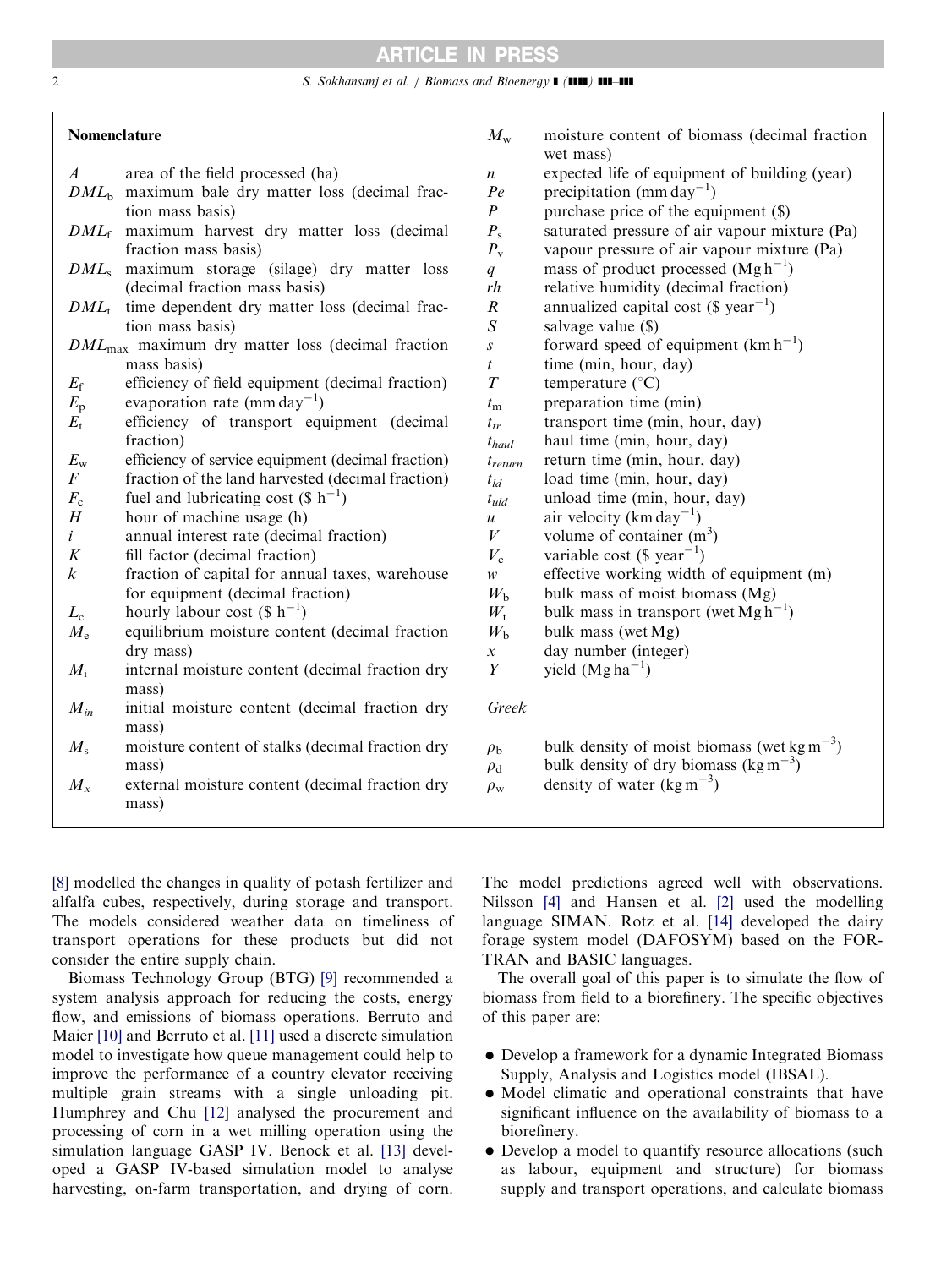delivered cost (\$  $Mg^{-1}$ ). Note that biomass delivered cost in this study do not include any payment to the farmer or farming cost.

• Show the operation of the model with a case study of corn stover supply to a biorefinery.

#### 2. The supply model

### 2.1. Overview

The IBSAL model is a simulation of a biomass supply chain. It consists of a network of operational modules and connectors threading the modules into a complete supply chain. Each module represents a process or an event. For example, grain combining, swathing, baling, loading a truck, truck travel, stacking, grinding, sizing, storing, each process is a module. Modules may also be processes such as drying, wetting, and chemical reactions such as breakdown of carbohydrates. Costing and energy calculations common to all operations are gathered into individual modules as well. Each module is independently constructed as a black box with a set of inputs and outputs. The module may also interact with an external spreadsheet to receive data or print data to the sheet. The biomass flows from one module to the next through a connector.

The model starts by defining the logistical features of the biomass supply such as number of farms involved, average yield, start and progress of harvest schedule, and moisture content of the biomass. The model also requires daily weather data that includes air temperature, relative humidity, wind speed, rainfall, and snow fall. This information is used in calculating drying and wetting of the biomass and trafficability of the soil. The user also defines the safe moisture content for baling and minimum temperature below which working on the field becomes impossible. A spreadsheet containing equipment specifications provides data for calculating service time for each operation. Once all the input parameters are identified, the model calculates the costs  $(S \t Mg^{-1})$ , energy input  $(MJ Mg^{-1})$ , and emissions  $(kg CMg^{-1})$ . All mass and moisture contents presented in this paper are, respectively, in dry Mg and decimal fraction (dry mass), unless otherwise specified.

The model is developed using an object oriented highlevel simulation language  $\widetilde{\mathrm{EXTEND}}^{\mathrm{TM}}$  [\[15\]](#page-9-0). The biomass collection and supply system is divided in two activities: (1) collection and storage of biomass and (2) preparing and transporting of biomass from field to a biorefinery. The collection processes start immediately following the grain harvest or wilting of grass in the field. The model execution is fast, highly interactive, and allows changes in input and output as the program executes.

Fig. 1 is a block diagram of the main components of the IBSAL modules. The main components of the inputs are described on the left and outputs from the modules are listed on the right. The central IBSAL block represents the



Fig. 1. Overall structure of IBSAL collection modules defining input and output.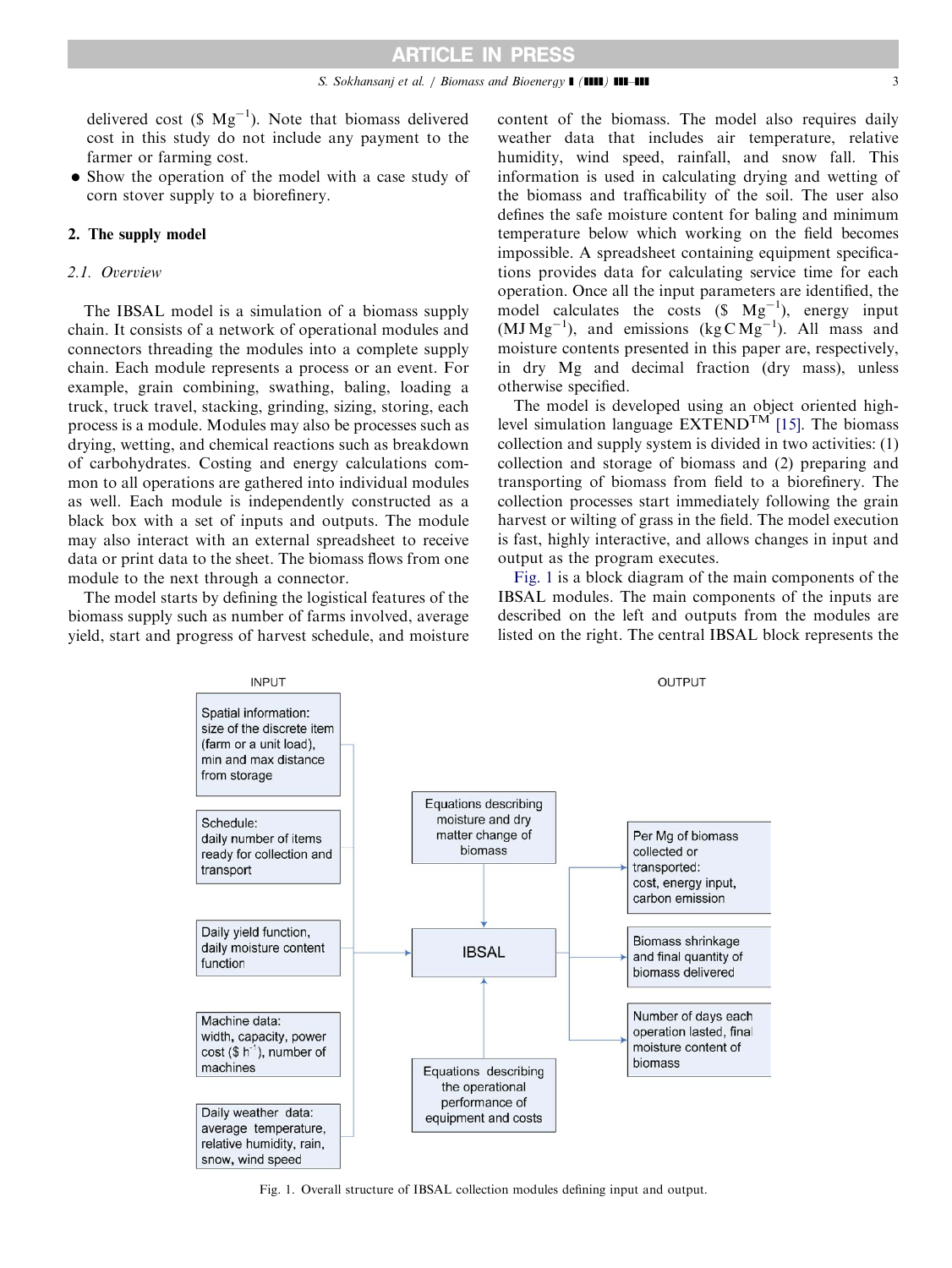<span id="page-3-0"></span>assembly of operations that simulates the movement of the biomass from field to biorefinery. The default values for input data are already available in a module. The equations describing biomass modifications and the operations are built in the program. The above information can be modified if a user wishes to include new input data or new equations. The operational characteristics of the IBSAL central block for transport model are the same as those in the collection model. The input data are slightly different from the data for collection. The output format is identical to the collection module.

In the following sections we describe the development of the elements of the IBSAL model. We use collection and transport of corn stover to illustrate the concepts used in the model development.

#### 2.2. Biomass availability

The start of the grain harvest depends upon local climate and kernel moisture content. Corn grain matures and becomes harvestable when the moisture content of kernels drops to 40%. Farmers prefer to complete harvest as quickly as possible to have time to prepare the land for the next crop. Harvesting operations may continue until cold, rainy, or snowy conditions make field operations difficult. The harvest season for corn may range from early July in Southern states to late November in the Midwest and Great Lakes regions of the USA.

The National Agricultural Statistics Service of the US Department of Agriculture publishes historical data on weekly progress of major crops during growing season [\[16\]](#page-9-0). The maturity dates and the weekly harvest progress for each crop can be found on the National and State Data pages. For the State of Iowa, the tabulated data indicated that in 2002 corn grain matured and was ready for harvest starting August 25. Fig. 2 shows the cumulative percent of farms harvested in Iowa. We needed the percentage of farms harvested daily. We fit a gamma distribution function to the weekly data to estimate the daily percent harvested. The gamma distribution is defined as follows:

$$
F(x, a, b) = \int_0^\infty \frac{1}{b^a \Gamma(a)} x^{a-1} e^{-x/b} dx,
$$
 (1)

where x is in days, a and b are parameters.  $\Gamma(a)$  is the gamma function.

We used the GAMMADIST function and the toolkit SOLVER available in MS EXCEL to estimate the parameters a and b. The resulting coefficients were:  $a =$ 7.5253 and  $b = 5.3542$ . Fig. 2 shows the curve representing the gamma distribution using the estimated  $a$  and  $b$ parameters.

#### 2.3. Moisture content of stover

For simulation, we considered the moisture content of stover in two stages: (1) moisture content of stover prior to



Fig. 2. Data on weekly cumulative percentage of farms harvested in Iowa and the gamma distribution function fitted to the data (Day 0 is September 15, 2002).



Fig. 3. Moisture content of corn stalks (solid line and filled boxes or squares) and of the grain (filled diamonds) after grain maturity date.

grain harvest (standing stover) and (2) moisture content of stover after grain harvest (stover laid on the ground).

Moisture content of stover at the time of harvest: Pordesimo et al. [\[17\]](#page-9-0) monitored the moisture content of grain and stover after grain reached its physiological maturity that is roughly 40%. They removed samples from the whole plant and fractionated it into grain, leaf, cob, husk, and stalk fractions. Mass and moisture content of these fractions were measured. Fig. 3 plots the data for the moisture content of kernels and stalks. The study also recorded weather conditions that included temperature, relative humidity, and rainfall. The moisture content decreased as the harvest season progressed. A third-degree polynomial represents the moisture content of the stalks as a function of day number after the start of harvest.

$$
M_{\rm w} = (3.34 \times 10^{-6})x^3 - (4.3 \times 10^{-4})x^2 + (4.47 \times 10^{-3})x + 0.7432
$$
  

$$
R^2 = 0.98,
$$
 (2)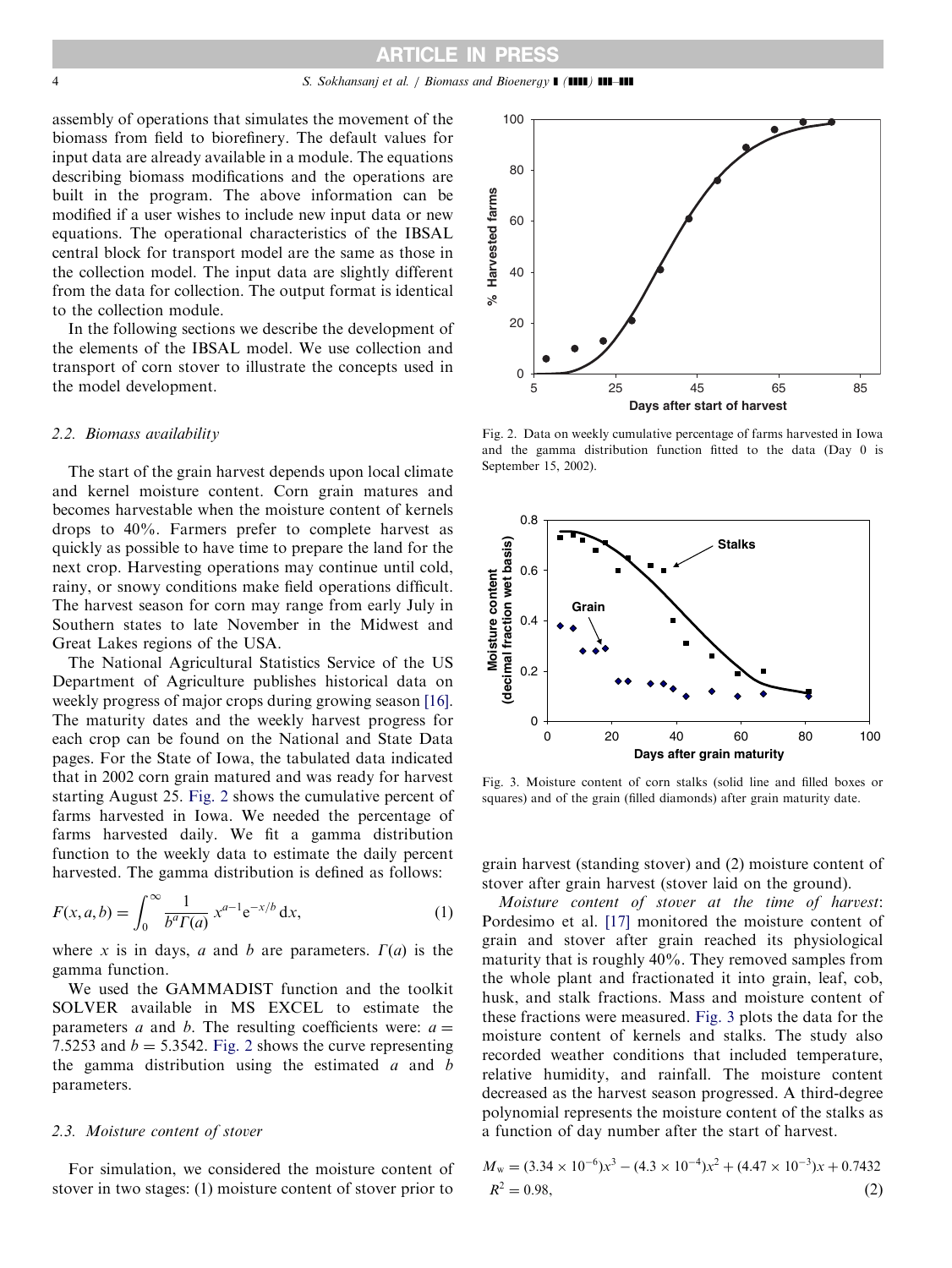where x is day number  $(x = 0$  for the first day of grain harvest).  $M_{\rm w}$  is the average moisture content of the stalks. The plot of Eq. (2) in [Fig. 3](#page-3-0) shows the fit of the curve to the moisture content data for stalks.

Moisture content of stover after grain harvest: For grain harvest, the combine harvest mechanism pinches the stalks from just below the lowest ear along the stalk. A large portion of the stalk remains standing and the rest of the biomass is cut and spread out in pieces. In many cases, the standing portion of the stover is firmly anchored to the ground. Shredding stover using a flail chopper prior to baling is a common practice in Iowa where limited quantities of stover are harvested for animal bedding or feeding. The in-field drying rate of stalks after combining has not been studied extensively [\[18\]](#page-9-0). Sporadic data or anecdotal information indicates that broken stalks lose moisture easier than the standing crop. Shinners et al. [\[19\]](#page-9-0) have shown that the shredded stalks become wet faster than the standing crop after rain.

Nilsson [\[3\]](#page-9-0) reviewed literature on drying and wetting of biomass (wheat straw) and concluded that instantaneous moisture content of straw can be divided into external and internal moisture content. For initial conditions, 80% and 20% of the initial average moisture content was assigned to the stalk's internal and surface moisture content, respectively.

$$
M_{\rm i} = 0.8 M_{\rm in}; M_{\rm x} = 0.20 M_{\rm in}, \tag{3}
$$

where  $M_{in}$  is the average initial moisture content of kernel at  $t = 0$ . For internal moisture content, Nilsson [\[3\]](#page-9-0) used the following well-known first order drying equation.

$$
\frac{\mathrm{d}M_i}{\mathrm{d}t} = -aE_\text{p}(M_i - M_\text{e}),\tag{4}
$$

where *a* is a constant and  $E_p$  (mm d<sup>-1</sup>) is pan evaporation,  $M_e$  is the equilibrium moisture content,  $M_i$  is the internal moisture content. To estimate the parameter a, Nilsson used the in-field drying data for straw during daytime with no recorded precipitation. The results yielded  $a = 1.2$  mm<sup>-1</sup>. For the surface moisture, Nilsson developed a mass balance by equating the rate of moisture change on the surface of straw to inflow and outflow rate of moisture.

$$
\frac{\mathrm{d}M_x}{\mathrm{d}t} = bPe - cE_p,\tag{5}
$$

where  $Pe$  is precipitation rate (mm d<sup>-1</sup>) and  $E_p$  is evaporation rate (mm  $d^{-1}$ ). The constants b and c were measured during and after precipitation,  $b = 23$  mm<sup>-1</sup> and  $c = 18$  mm<sup>-1</sup>. Nilsson used Henderson-Thompson's equation [\[20,21\]](#page-9-0) to calculate the equilibrium moisture content  $M_e$  for use in Eq. (6),

$$
M_{\rm e} = \frac{1}{100} \left[ \frac{\ln(1 - rh)}{-k_1(T + k_2)} \right]^{k_3},\tag{6}
$$

where  $rh$  is relative humidity (decimal fraction) and  $T$  is ambient air temperature  $(^{\circ}C)$ . Nilsson used published values for field drying of wheat straw as  $k_1 = 2.8 \times 10^{-4}$ ,

 $k_2 = 2.8 \times 10^2$ ,  $k_3 = 1.03$ . The applicability of these values to corn stover has not been tested.

Pan evaporation: For  $E_p$ , the rate of water evaporation from a free surface, we used the following empirical equation suggested by Holman [\[20\]](#page-9-0):

$$
E_p = (3.21 + 0.078u)(P_s - P_v)^{0.88},\tag{7}
$$

where  $E_p$  is evaporation rate (mm d<sup>-1</sup>). The independent variables are the mean wind velocity u (km day<sup>-1</sup>),  $P_s$  and  $P<sub>v</sub>$  are saturated water vapour pressures (kPa) at dry bulb and wet bulb temperatures, respectively. Psychometric relations in ASAE [\[22\]](#page-9-0) were used to calculate  $P_s$  and  $P_v$ from dry bulb, wet bulb and relative humidity data.

#### 2.4. Weather factors affecting field operations

Hourly weather data was extracted from TMY2 (Typical meteorological year) [\[23\]](#page-9-0), and integrated to generate daily average dry bulb temperature  $(°C)$ , daily snowfall (mm), daily average relative humidity (decimal fraction), daily evaporation (mm), and daily rainfall (mm). In the model, we assumed one working hour delay due to 1 mm of rainfall. For example, a 10 mm rainfall delayed a field operation by 10 h. We also assumed 1 mm of snowfall delayed a field operation by 2 h. A day was considered to be a non-working day when the average dry bulb temperature for that day drops to less than  $-10^{\circ}$ C. The operations resumed when warmer conditions prevailed. Mantovani and Gibson [\[6\]](#page-9-0) reduced the number of working days in a harvest season by the number of rainy days. Nilsson [\[3\]](#page-9-0) implemented a much more elaborate strategy to schedule field operations during rainy periods.

#### 2.5. Equipment performance

In a discrete modelling sense, we are interested in the time that an operation takes to cover a certain area of the field or process a certain tonnage of material. For equipment that work in the field the performance is calculated from the width of cut and ground speed of the equipment [\[22\]](#page-9-0):

$$
t = C_1 \frac{A}{swE_f} + t_m,
$$
\n(8)

where  $A$  is the covered area (ha),  $s$  is the equipment speed  $(km h^{-1})$ , w is working width (m), and  $E_f$  is field equipment efficiency (decimal fraction);  $t$  is the time the operation has been done,  $C_1$  is a coefficient to convert to minute, hour, or day,  $t_m$  is the time in the field for operations other than travel time. For example, the time a round baler requires to tie or to wrap a bale.

ASAE [\[22\]](#page-9-0) publishes an estimate of performance data for agricultural equipment. [Table 1](#page-5-0) is extracted from the published data in ASAE for equipment whose performance depends on the speed. Speeds that affect the field performance of travelling equipment vary widely. [Table 1](#page-5-0) also lists typical efficiencies. Efficiencies are measured in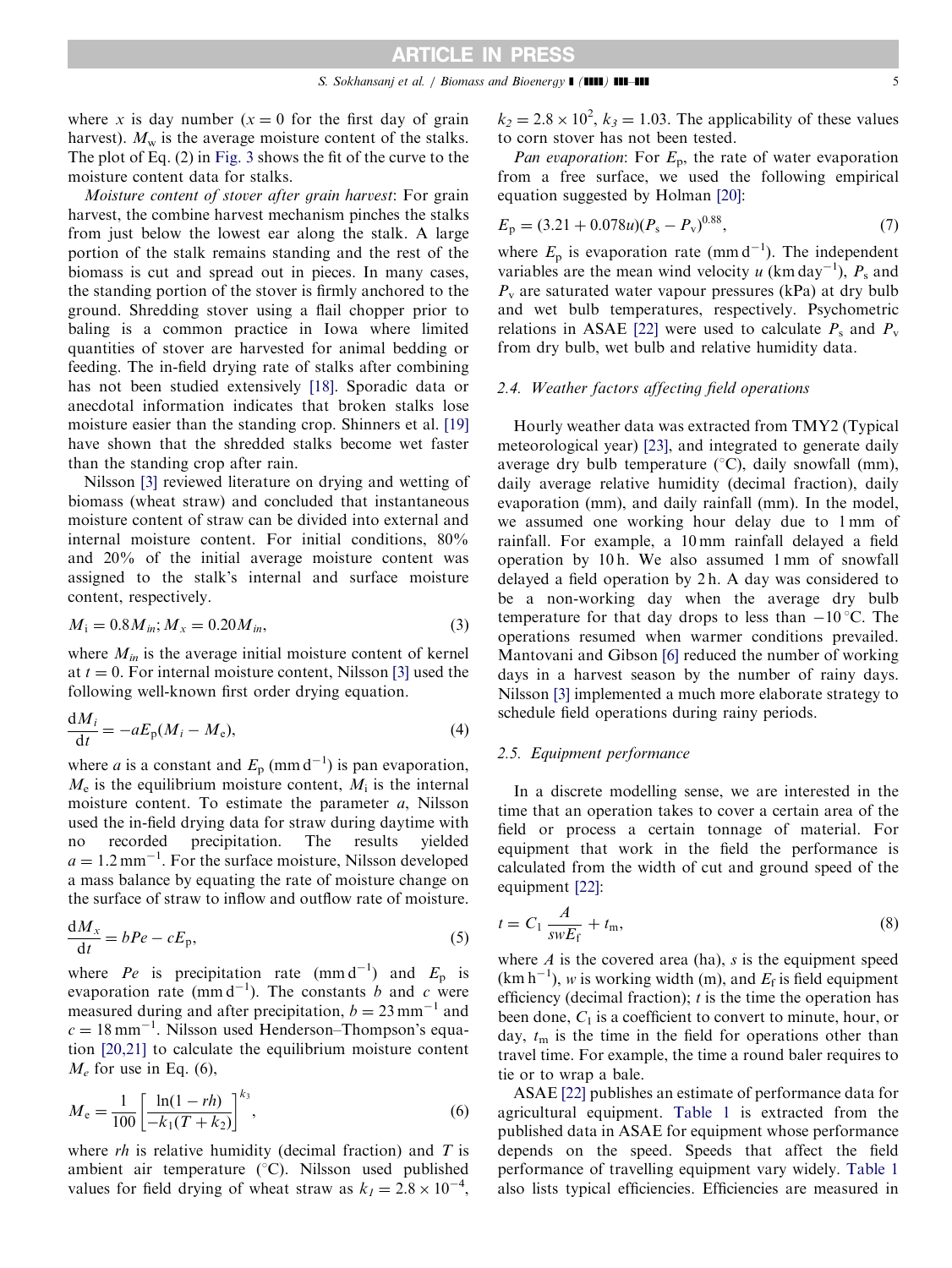#### <span id="page-5-0"></span>6 Sokhansanj et al. / Biomass and Bioenergy **[ (IIII) III-III**  $\sim$

| Table 1                                                                                                                         |  |
|---------------------------------------------------------------------------------------------------------------------------------|--|
| Speed, efficiencies, throughput, and hourly cost of equipment used to simulate collection and transport of stover in this paper |  |

| Equipment              | Power $(kW)$ | Efficiency $(\% )$ | Throughput capacity<br>$(Mgh^{-1})$ | Typical speed<br>$(km h^{-1})$ | Bulk density<br>$(\text{kg m}^{-3})$ | Hourly cost rate<br>$(S \; h^{-1})$ |
|------------------------|--------------|--------------------|-------------------------------------|--------------------------------|--------------------------------------|-------------------------------------|
| Baler-square           | 137          | 75                 | 14                                  |                                | 128                                  | 83.66                               |
| Grinder (self powered) | 213          | 85                 | 20                                  |                                | 0                                    | 106.13                              |
| Loader-bale            | 91           | 85                 |                                     | $-$                            | 0                                    | 44.92                               |
| Flat bed truck         | 266          | 85                 | 36                                  | 60                             | 128                                  | 48.40                               |
| Stacker                | 266          | 85                 |                                     | 8                              |                                      | 121.96                              |
| Shredder               | 61           | 80                 | 40                                  | 11                             |                                      | 35.84                               |
| Grain combine          | 266          | 65                 |                                     |                                | 672                                  | 127.35                              |

terms of time during which useful work is done over the total time spent in the field.

Crop yield (crop density) affects the speed of field equipment. Operators vary field speed in order to make the equipment to run at or close to the design capacity. For example, baler field speed can be estimated from:

$$
s = C_2 \frac{q}{wY},\tag{9}
$$

where  $q$  is the amount biomass processed per hour  $(Mgh^{-1})$ , Y is the biomass yield  $(Mgha^{-1})$ , w is the width of cut (or effective width of shredder).  $C_2$  is a coefficient for unit consistency. In Eq.  $(9)$ , w is also a function of Y. In other words, the width of cut is chosen such that adequate material is in the swath so a baler can operate at a reasonable speed and perform at its rated capacity. Jenkins [\[24\]](#page-9-0) suggests a linear relation between the width of cut  $(w)$ and the biomass yield  $(Y)$  at a given speed:

$$
w = -m_1 Y + m_0,\tag{10}
$$

where  $m_1$  is the slope and  $m_0$  is intercept of the line. Jenkins [\[24\]](#page-9-0) mentions that Eq. (10) holds only for low and moderate yields.

Equipment service time is calculated by

$$
t = \frac{AY}{qE_w},\tag{11}
$$

where  $A$  is the area covered (ha),  $Y$  is the net yield  $(Mgha^{-1})$ , q is the unit throughput  $(Mgh^{-1})$ ,  $E_w$  is the efficiency of equipment (decimal fraction), and  $t$  is service time (h).

#### 2.6. Transport equipment performance

Transport time consists of travel time, load time, and unload time.

$$
t_{tr} = \frac{t_{haul} + t_{return} + t_{ld} + t_{uld}}{E_t},
$$
\n(12)

where  $t_{tr}$  is the total transport time per load (h),  $t_{haul}$  and  $t_{return}$  are the forward and return time of the transporter per load (h).  $t_{ld}$  and  $t_{uld}$  are loading and unloading times per load (h).  $E_t$  is an efficiency factor for a transport equipment, whose value is less than 1 considering turns and obstacles that increase transport time.

Transporter capacity,  $W<sub>b</sub>$ , is expressed in terms of mass (as is) to be transported.

$$
W_{\mathbf{b}} = k\rho_{\mathbf{b}}V. \tag{13}
$$

 $W<sub>b</sub>$  is the wet mass (Mg) of the biomass,  $\rho<sub>b</sub>$  is the wet bulk density of the biomass (Mg m<sup>-3</sup>), and V is volume of the container (m<sup>3</sup>). Coefficient  $k < 1$  represents less than full situations and deviations from a straight plane for the top of the load in the transporter. In the absence of data on bulk density of biomass at a given moisture content, we assume that volume remains unchanged at different moisture contents. The wet bulk density can be estimated from:

$$
\frac{1}{\rho_b} = \frac{1 - M_w}{\rho_d} + \frac{1}{\rho_w},\tag{14}
$$

where  $\rho_b$  is the bulk density of biomass at moisture content of  $M_{\rm w}$  (decimal fraction mass basis),  $\rho_{\rm d}$  is the dry bulk density (kg m<sup>-3</sup>) of biomass, and  $\rho_w$  is the bulk density of water  $(1000 \text{ kg m}^{-3})$ . The effective transport rate is the ratio of transport capacity and the total transport time.

$$
W_{\rm t} = \frac{W_{\rm b}}{t_{\rm tr}}.\tag{15}
$$

 $W_t$  is the rate of mass transport (wet Mg h<sup>-1</sup>). It should be noted that  $W<sub>b</sub>$  has a maximum value based on legal weight limits. In other words if  $W<sub>b</sub>$  exceeds the legal limits then  $V$ or k has to be reduced.

#### 2.7. Dry matter loss

Biomass loses dry matter as it undergoes various operations. Leaves and other fragile parts of the plant are broken and lost in the wind or mixed with soil during collection processes. Some of the losses occur during storage due to fermentation and breakdown of carbohydrates. Unfortunately, the exact account of stover losses in the field or during storage is not available. In one study [\[25\]](#page-9-0) roughly 3/4 of the leaf fraction was lost when the standing corn stalk dried in the field over a period of 1 month. Dry matter loss data are available for alfalfa [\[26\].](#page-9-0) [Fig. 4](#page-6-0) is the digitized data in references [\[26,27\]](#page-9-0) to which the following empirical equations was fitted.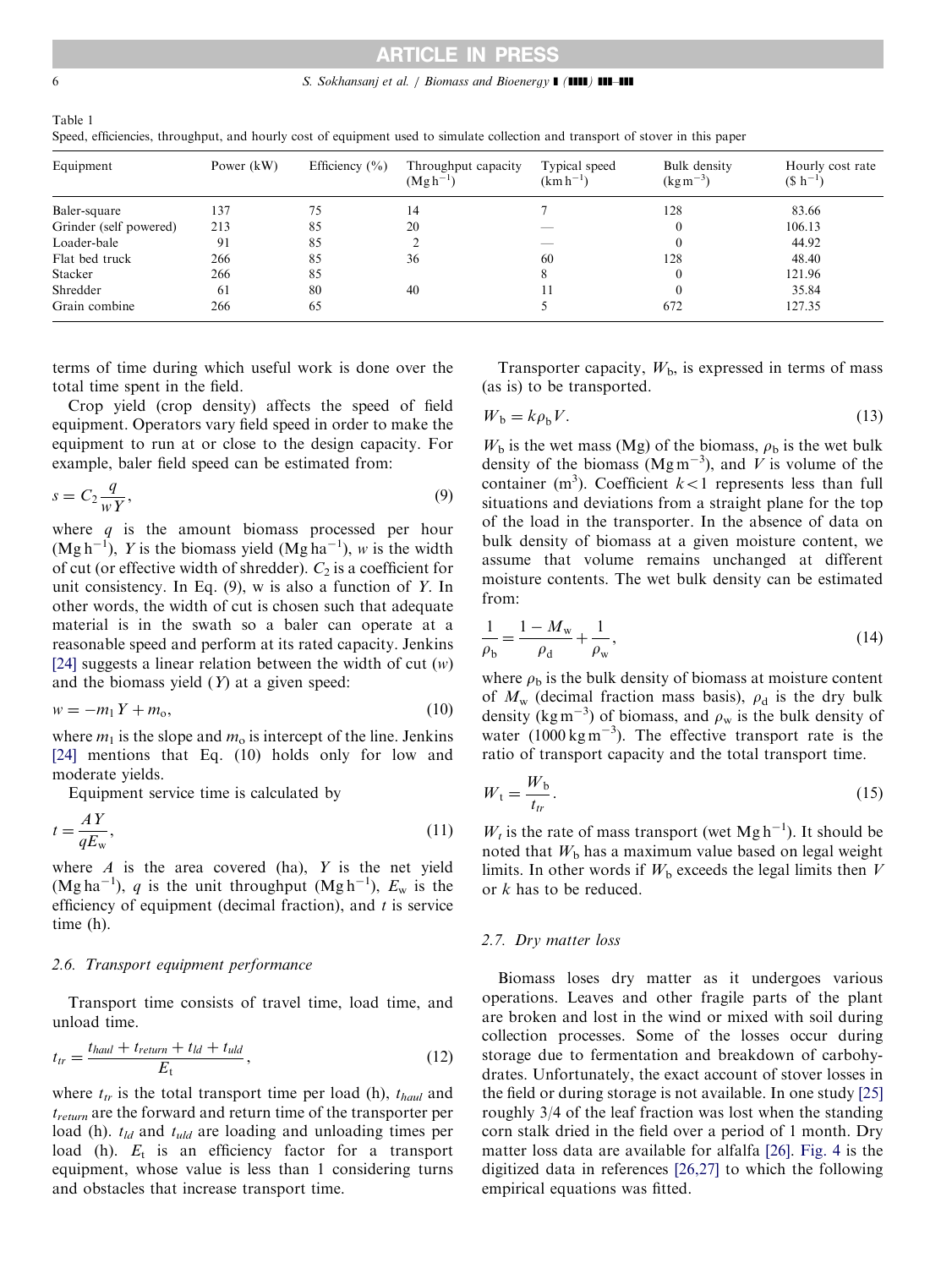<span id="page-6-0"></span>

Fig. 4. Harvest and storage dry matter losses for forage and stover. (Data for harvest and silage losses are adapted from [\[26\];](#page-9-0) data for dry matter losses in bales are adapted from [\[27\].](#page-9-0))

For field or harvest losses:

 $DML_f = 0.079 M_s^{-0.06073}, \quad R^2 = 0.94.$  (16)

For storage (silage) losses:

$$
DMLs = -0.0181Ms3 + 01381Ms2 - 0.2877Ms+ 0.3164 R2 = 0.97
$$
 (17)

and for stored bale losses:

$$
DML_b = 0.3793M_s + 0.0368 \quad R^2 = 1.00. \tag{18}
$$

 $M<sub>s</sub>$  is the moisture content of stalks (fraction dry mass).  $DML_f$ ,  $DML_s$ , and  $DML_b$  stand for dry matter loss (mass fraction) in the filed, in storage, and for baled biomass, respectively. The time scale for the predicted dry matter loss using Eqs. (16)–(18) is not known. We assume the calculated values to be the maximum dry matter loss after 6 months. We also assume dry matter loss approaches a maximum value asymptotically as shown in equation below:

$$
DML_t = DML_{\text{max}}(1 - e^{-t/180}),\tag{19}
$$

where  $DML_t$  is time-dependent dry matter loss. t is time after the start of the harvest or storage (days).  $DML_{\text{max}}$  is replaced by  $DML_f$  from Eq. (16),  $DML_s$  from Eq. (17), and  $DML_b$  from Eq. (18).

#### 2.8. Costing method

The cost calculations follow the traditional method of dividing costs into two separate components: fixed costs and variable costs. The fixed cost is the total cost of ownership that is independent of the usage of equipment. ASAE [\[22\]](#page-9-0) recommends an annual cost to be calculated as follows:

$$
R = \left[ P - \frac{S}{(1+i)^n} \right] \frac{i(1+i)^n}{(1+i)^n - 1} + Pk + \frac{Si}{(1+i)^n},
$$
(20)

where  $R$  is the annual fixed cost representing initial investment ( $\gamma$  year<sup>-1</sup>), P is the purchase price of equipment

(\$), i is the annual interest rate (fraction), and  $k$  is the sum of rates for taxes (0.01), housing (0.0075), insurance  $(0.0025)$ . The salvage value S is a fraction of the initial purchase price.

The variable costs are those associated with the use of equipment: repair and maintenance, fuel, lubrication, labour and the cost portion of tractors used to pull and power the equipment. ASAE [\[22\]](#page-9-0) provides an elaborate method for estimating annual maintenance and repair cost. Hunt [\[28\]](#page-9-0) provides the following simplified approximation for the variable costs for machinery.

$$
V_c = (0.0002P + 1.2L_c + 1.15F_c)h,
$$
\n(21)

where  $V_c$  is variable cost that depends upon the hours the machine is in service. The terms in the parenthesis are:  $0.0002P$  for repair and maintenance;  $L_c$  is the hourly labour wage assuming 1.2 labour hours per machine hour;  $F_c$  is fuel and lubricating (15% of the fuel) cost; and, h is the hours of machine usage. For buildings, the annual usage cost is roughly 3% of the initial capital cost [\[22\].](#page-9-0) [Table 1](#page-5-0) lists the cost rates calculated for equipment used to collect and transport biomass. Details on the initial purchase cost, expected life of equipment can be found in references [\[29,30\]](#page-9-0).

### 3. Implementation

[Fig. 5](#page-7-0) shows the flow of biomass through the collection network. The discrete item in our simulation is 10 ha. Attributes of the discrete item (land) are moisture content, yield, minimum and maximum distance from a stacking (or storage) location. As an item enters the network, the corresponding weather data is also read in. The item becomes an accumulator of costs as the item passes through each station (also known as activity-based costing [\[31\]\)](#page-9-0). For example, an item that is worked on by balers, the cost of balers is added to the cost that the item has so far accumulated from previous operations.

## 3.1. Collection

We assume 1000 productions units each 10 ha in size. The yield of stover is  $5.7 \text{ Mg ha}^{-1}$  [\[32\].](#page-9-0) The collected biomass is stacked at the side of the farm. The bale collector/transporter/stacker scavenges the field with  $x = 0.1$ –1.6 km and  $y = 0.1$ –1.6 km. We assume a winding factor of 1.2 between the farm and stack yard. [Table 2](#page-7-0) is a summary of IBSAL's output for collection operations. [Table 2](#page-7-0) lists the completion dates for each operation. Size, speed, and number of equipment make it possible to complete each operation at a specific date. We specify 3 shredders, 8 balers, and 4 bale stackers to complete the collection operations by November 21. The initial tonnage is 56.777 Gg. The final stacked quantity is 54.555 Gg, a dry mass loss of about 4%. The overall cost of biomass collection is 21.12 \$  $Mg^{-1}$ . Of the total combine costs 10% is allocated to the cost of stover harvest and the other 90%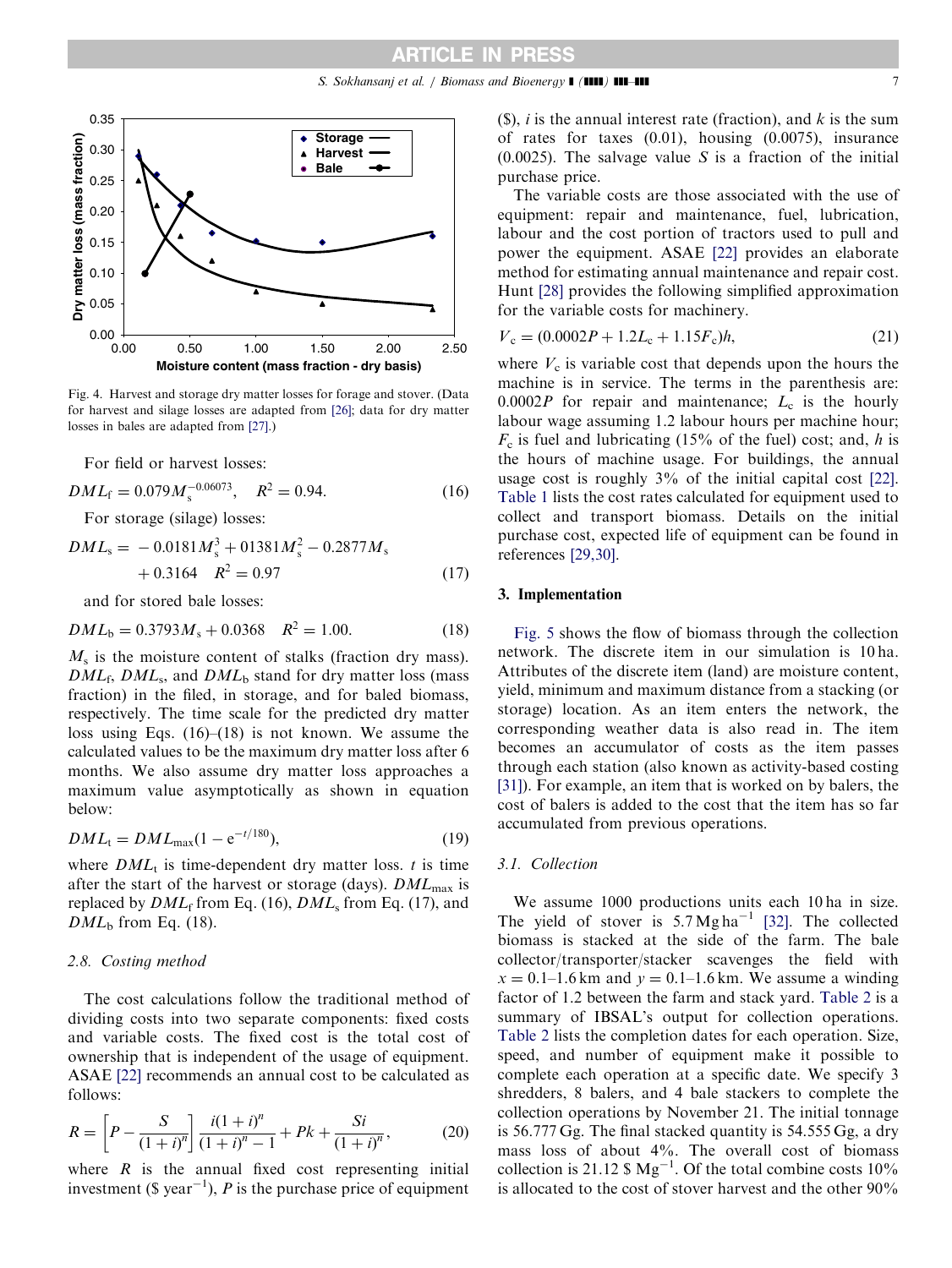<span id="page-7-0"></span>8 Sokhansanj et al. / Biomass and Bioenergy **[ (1111) 111-111** 



Fig. 5. Simulation of biomass flow through a collection program.

Table 2

Completion day, cost, energy input, emissions and dry matter for a conventional baling system for corn stover at a yield of 5.7 Mg ha<sup>-1</sup>

| Operation <sup>a</sup> | Date completed | Mass $(Mg)$ | Cost $(S \text{ Mg}^{-1})$ | Energy input<br>$(MJ Mg^{-1})$ | Carbon emission<br>$(kg C Mg^{-1})$ |
|------------------------|----------------|-------------|----------------------------|--------------------------------|-------------------------------------|
| Combineb               | November 5     | 56,777      | 1.47                       | 48.0                           | 1.035                               |
| Shredding              | November 9     | 55,262      | 1.23                       | 17.6                           | 0.375                               |
| Baling <sup>c</sup>    | November 18    | 54,573      | 9.01                       | 124.9                          | 2.645                               |
| Stacking               | November 21    | 54,555      | 9.16                       | 169.1                          | 3.590                               |
| Overall                |                |             | 21.12                      | 364.4                          | 7.275                               |

<sup>a</sup>No. of equipment: combines 22; grain trucks 8; shredders 3; balers 8; stackers 4.

b Start of harvest is September 15.

<sup>c</sup>Square bale.

to the grain harvest. Cost of cutting and shredding biomass in the combine is also 10% [\[31\]](#page-9-0).

Table 2 lists the amount of energy input to the power equipment. We note that the energy input for corn stover is  $364.4 \text{ MJ Mg}^{-1}$ . To put this energy use in perspective, the

amount of energy in a dry Mg of dry stover is roughly 17 GJ. The amount of energy used to power equipment is roughly 2% of the energy content of biomass. Table 2 also lists the amount of carbon emission as a result of using diesel fuel.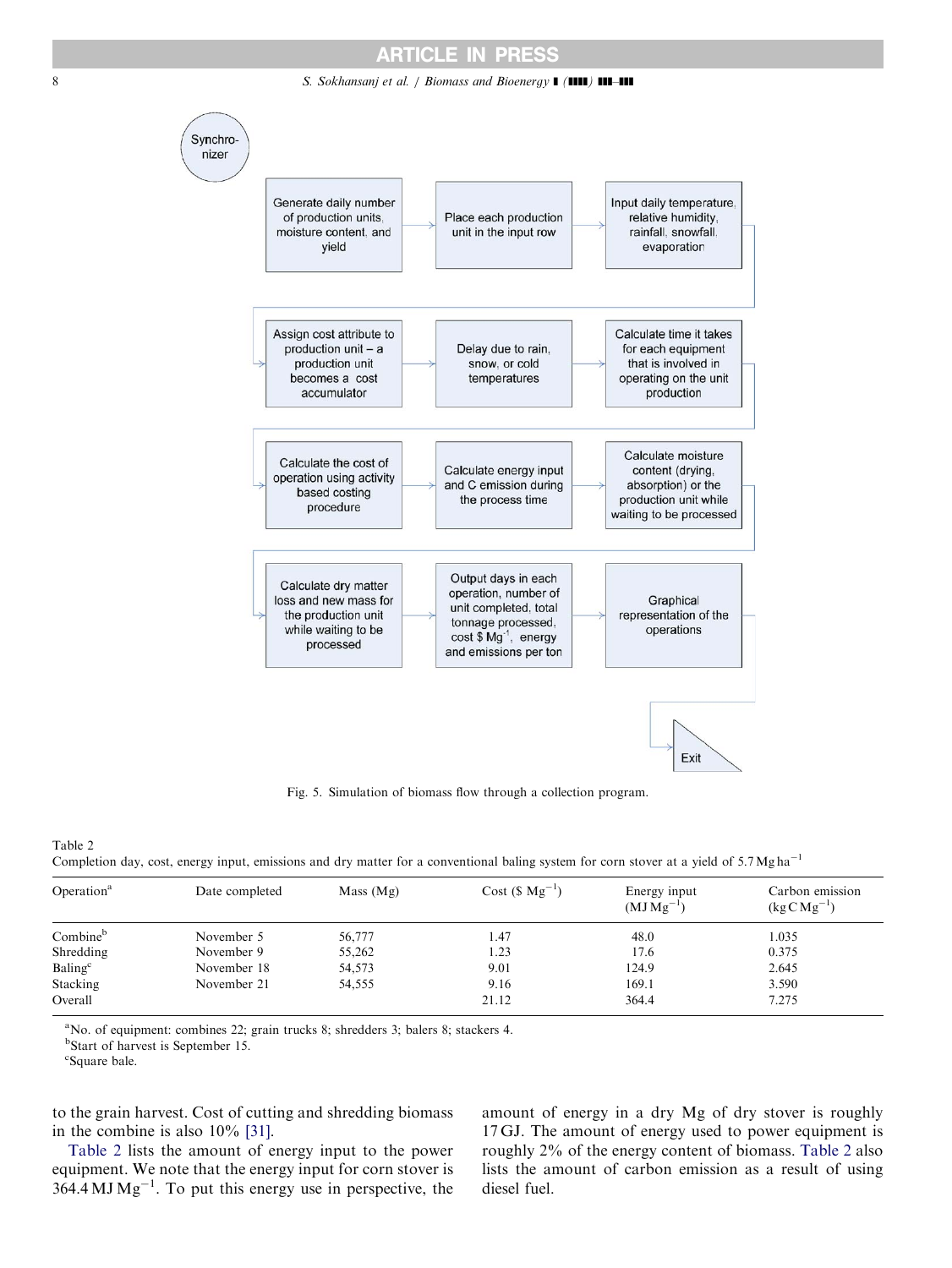#### S. Sokhansanj et al. / Biomass and Bioenergy **[ (1111) 111-111** 99

| Completion day, cost, energy input, emissions and ary matter for transporting and grinding or bailed stover from stacks |                             |                    |                            |                                |                                                                     |  |
|-------------------------------------------------------------------------------------------------------------------------|-----------------------------|--------------------|----------------------------|--------------------------------|---------------------------------------------------------------------|--|
| Field operations <sup>a</sup>                                                                                           | Completion day <sup>b</sup> | Total biomass (Mg) | Cost $(S \text{ Mg}^{-1})$ | Energy input<br>$(MJ Mg^{-1})$ | Carbon emission<br>$(\text{kg}\,\text{C}\,\text{M}\,\text{g}^{-1})$ |  |
| Load                                                                                                                    | 124                         | 450,900            | 3.59                       | 154.5                          | 12.050                                                              |  |
| Truck travel                                                                                                            | 342                         | 430.989            | 13.76                      | 640.6                          | 49.875                                                              |  |
| Unload                                                                                                                  | 342                         | 430.989            | 3.58                       | 199.6                          | 15.585                                                              |  |
| Stack                                                                                                                   | 342                         | 430.989            | 0.44                       | 7.5                            | 0.585                                                               |  |
| Grind                                                                                                                   | 343                         | 430.989            | 10.92                      | 185.7                          | 14.450                                                              |  |
| Overall                                                                                                                 |                             |                    | 32.45                      | 1087.5                         | 93.135                                                              |  |

Completion day, cost, energy input, emissions and dry matter for transporting and grinding of baled stover from stacks

a No. of equipment: bale loaders at the farm site 2; flat bed trucks 13, unload and stackers 5, grinders 3.

b Number of days after start of transport.

#### 3.2. Transport

<span id="page-8-0"></span>Table 3

The biomass that has been collected during the harvest season and stored next to the field or at satellite storage sites is loaded onto trucks and transported to a biorefinery. For bale transport, bales are stacked on a flatbed trailer to the maximum height of 4 m (above ground). Roughly 36 rectangular bales  $(1.2 \times 1.2 \times 2.4 \text{ m})$  are placed on a 14.6 m long flat bed. Larger trailers with more axles are available when allowed by local transport regulations. Front-end loaders equipped with special bale grabbers remove bales from the stack and place them on the deck of the trailer. The stacks are tied down with straps. The bales are transported to the biorefinery on public roads.

Once at the biorefinery, the truck may be weighed before unloading; the bales are unloaded and stacked. Unloading and stacking at the biorefinery may be done using a large crane with bale grabbers, with the whole truck being unloaded at once. For the present analysis, we assume that a front-end loader is used to unload bales and stack them at the biorefinery. In preparation for processing, the bales are removed individually from the stack and loaded onto a stationary grinder/shredder. The ground biomass is sent to the first stage of biorefinery.

Table 3 shows the output of IBSAL simulating transport and grinding of the baled stover. In this particular example, 450.9 Gg of biomass was transported from roughly 500 storage sites (800 Mg in each site) to a biorefinery. The distance travelled ranged from a minimum of 32 km to a maximum of 160 km. We assumed the storage sites are randomly distributed with a multiplier of 1.4 for winding roads. The number of equipment listed at the bottom of Table 3 was selected to deliver biomass to biorefinery in equal amounts daily throughout the year.

The cost of transport is 32.45  $\text{\textdegree}$  Mg<sup>-1</sup> of which 10.92  $\text{\textdegree}$  $Mg^{-1}$  is for grinding. For transport alone, it is roughly 4.00  $$ Mg<sup>-1</sup>$  each to load and unload and travel alone is 13.76 \$  $Mg^{-1}$ . The total energy input is 1.0875 GJ  $Mg^{-1}$  that is roughly 6.5% of the energy content of the dry biomass. Most energy input and carbon emissions are spent on transportation. The total biomass loss calculated in our example is less than 4%.

## 4. Conclusions

The objective of the present work was to develop a dynamic simulation program for collection and transportation of large quantities of biomass and to predict the delivered costs  $(\hat{S} \text{ Mg}^{-1})$ . We compiled weather and yield data from published sources. We also developed equations representing the working rate of field machinery and transport equipment. We calculated fixed and variable costs to represent labour, equipment, and structures. A commercially available simulation package  $EXTEND^{TM}$ was used to implement the supply model. We modelled a case of harvesting corn stover using a shredder, large square baler, and automatic stacker. The biomass was gradually trucked from stacked areas to a biorefinery for 360 days. The following conclusions can be drawn from this work.

- EXTENDTM software provides a convenient objectoriented language to implement the dynamic simulation of biomass supply.
- The model considers time-dependent availability of biomass and the effects weather conditions have on the progress of harvest.
- The program predicts the number and size of equipment to meet the rate of harvest and biorefinery demand schedule for feedstock.
- The delivered cost of biomass is calculated based on the utilization rate of the machines and storage spaces.

#### Acknowledgements

This project is made possible with the financial and program support from Office of Biomass Programs, US Department of Energy and funds from Natural Sciences and Engineering Research Council of Canada.

#### References

[1] Tatsiopoulos IP, Tolis AJ. Economic aspects of the cotton-stalk biomass logistics and comparison of supply chain methods. Biomass and Bioenergy 2003;24(3):199–214.